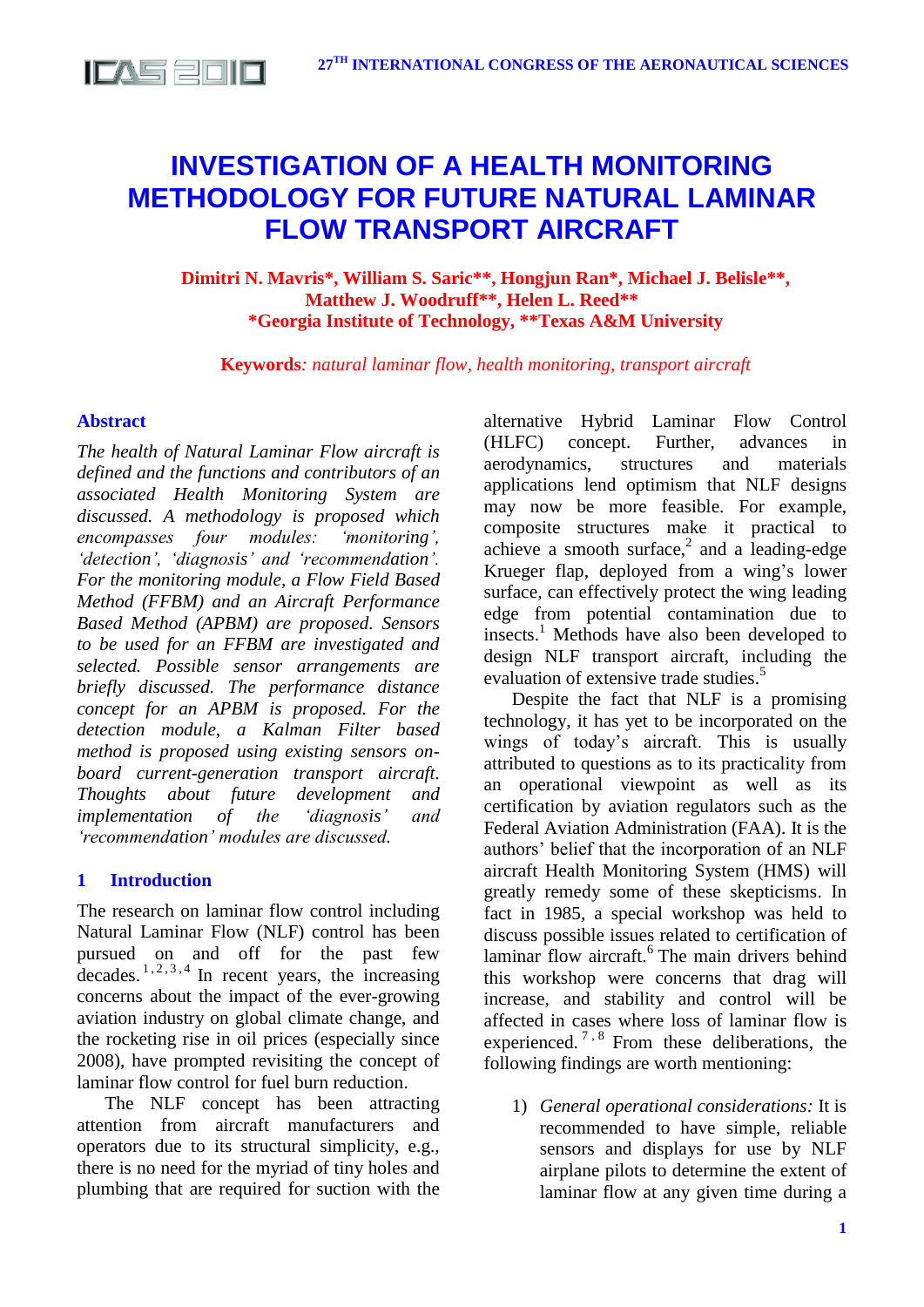flight. The purpose of this information is to assist in real-time flight management.

- 2) *Aircraft certified without significant NLF:* For aircraft designed with significant NLF over their aerodynamic surfaces but certified without significant NLF, it has to be demonstrated that loss of NLF will produce no significant impact on the certification standards. In this case, the airplane flight manual must provide the pilot the information of airplane characteristics and performance with and without NLF, and what precautions are appropriate with and without NLF.
- 3) *Aircraft certified with significant NLF:*  It is very important that the pilot know when loss of NLF occurs, what actions are necessary to restore laminar flow, or what emergency or diversionary actions are appropriate.
- 4) *Marketing considerations:* NLF has the potential to save energy, improve economics, increase speed, or extend range. However, if NLF becomes a marketing factor, it should be advertised on the basis of miles per gallon at a given speed.

Based on these findings one can infer that a potential solution to these requirements will be to incorporate an HMS that will either directly or indirectly inform the pilot, technical operators, and maintenance people of the NLF status in order to assure airworthiness, safety, and/or economic goals. This paper presents a methodology for the proposed HMS and the investigation results obtained to date.

## **2 Background**

### **2.1 Factors Disrupting Laminar Flow**

The chordwise percentage of laminar flow on the wing surface (laminarity) can be theoretically predicted and/or estimated given information about the airfoil, angle of attack, sweep angle, Reynolds number, and Mach number. For the real operational environment, there are many additional factors that can disrupt the laminar flow and prevent the achievement of this theoretical laminarity. Those factors include the following:  $1,4,9,10$  $1,4,9,10$  $1,4,9,10$ 

- 1) *Flight conditions:* deviation of Mach number and/or Reynolds number, changes in pitch/ yaw/roll, and so forth;
- 2) *Surface conditions:* corrosion, repair patches, insect residuals, dirt, icing, and so forth;
- 3) *Manufacturing quality:* roughness, waviness, steps, gaps, and so forth;
- 4) *Atmospheric conditions:* atmospheric turbulence, rain drops, clouds, particulates such as ice crystals, and so forth;
- *5) Engine noise and vibration.*

As one can easily see, an HMS is needed for NLF aircraft operations because there are many ways that the flow field over the wing can be affected (sources of uncertainty).

### **2.2 Health Monitoring and Management Systems Developed**

Historically, health management is defined as "the process of actively monitoring and managing vehicle sub-systems in the event of component failures'.<sup>11</sup> The sub-systems mainly refer to avionics and the engine. This concept has also been extended to the vehicle level, such as aircraft icing detection $12$  and aircraft control augmentation.  $\frac{13}{13}$  At the vehicle level, the concern is not about failure of subsystems or components, but degradation of some aircraft performance parameter(s) that may result in degradation of control effectiveness or even to the degree of causing fatal accidents.

In all of these systems, although usually the term "health" is not defined explicitly, one or several parameters is/are selected as the indicator(s), e.g. fan speed, exhaust gas temperature, and fuel flow rate for the engine health monitoring and management system. A review of existing health monitoring and management systems has shown that although they decompose their functions differently, the functions of almost all of these systems can be categorized into four general areas:<sup>14</sup>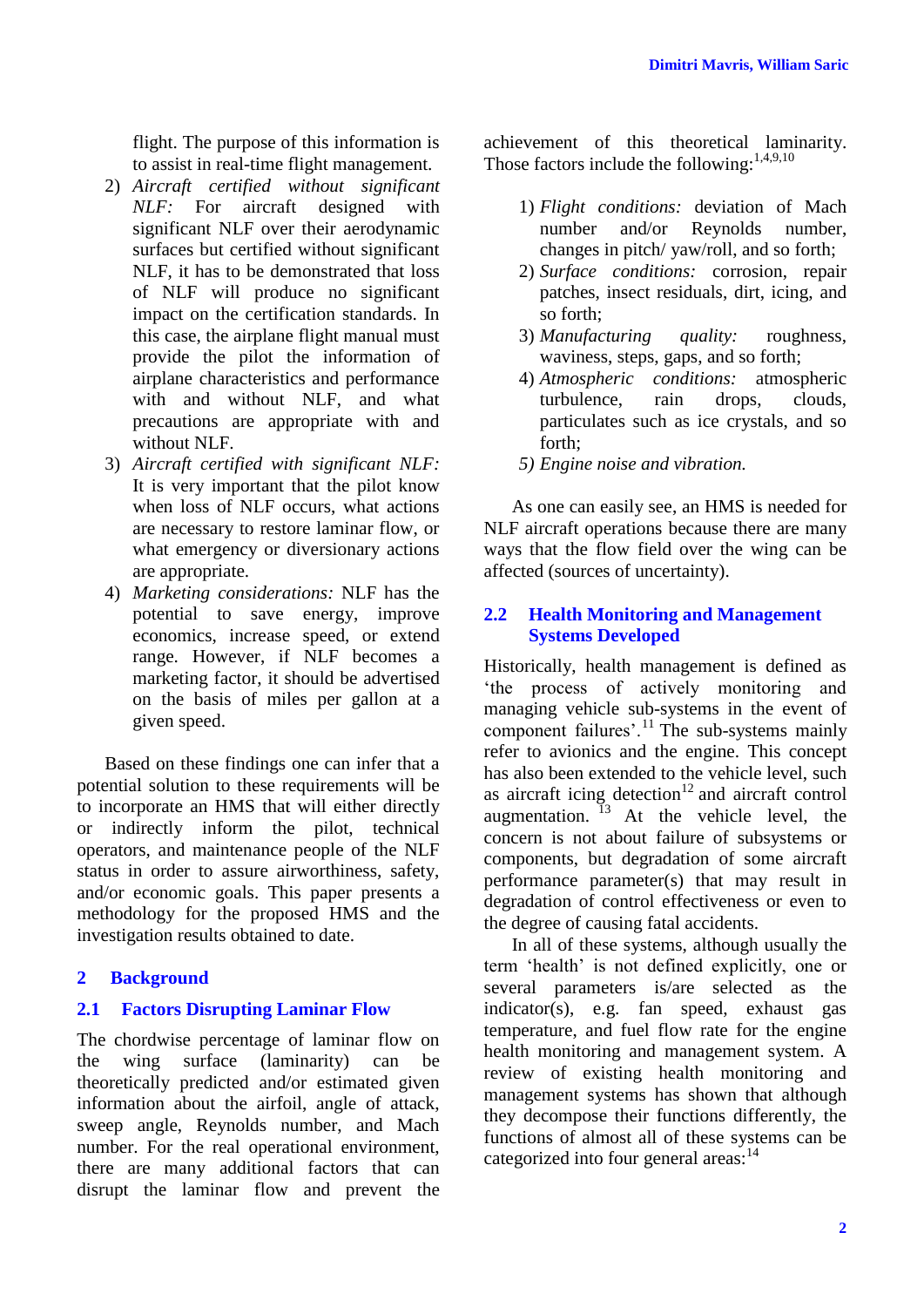- 1) *Monitoring:* data collection and analysis;
- 2) *Diagnosis:* fault detection and isolation;
- 3) *Prognosis:* trend/failure prediction and maintenance decision support information (such as remaining life estimation);
- 4) *Maintenance planning and actions*.

For a new health monitoring and management system, the function decomposition and site allocation (onboard/not onboard) should be determined based on considerations of contingency, urgency of action, impact severity, and so forth.

#### **3 Proposed Methodology and Preliminary System Design**

At the outset of this investigation the authors posed a series of key research questions that were used as guidelines for the overall development process. Summarized in [Figure 1](#page-2-0) they pertained to: the identification of possible NLF health indicators and metrics used to measure observed disturbances, the determination and selection of the specific aircraft sensors to be used, and finally formulation of the overall HMS algorithm and system to be designed.

#### **3.1 Definition of 'Health' of an NLF Aircraft**

Of the several meanings for the word "health", the one which best suits our purpose is: "the general condition of the body<sup> $\frac{15}{15}$ </sup> since we are interested in the status of (natural) laminar flow. Although it is desired that both the upper and lower surfaces of a wing have significant laminar flow, our initial design goal is to achieve high laminarity on the suction side since some devices installed on the lower surface, such as Krueger flaps, engine nacelles and maintenance access panels will make it difficult to achieve laminar flow. Therefore, the "health" of an NLF aircraft is defined here as sustained, expected laminarity over the upper surface of a wing (or its complete and rapid recovery following a serious loss or deviation from its normal state).

### **3.2 Proposed NLF Aircraft Health Monitoring System**

Since laminarity status information is needed for real-time flight management, an onboard/airborne HMS has to be incorporated in NLF aircraft. Considering other HMS in practice today and the special features of the problem at hand, the authors believe that the



<span id="page-2-0"></span>Figure 1. Key research questions posed to guide the development of the monitoring system.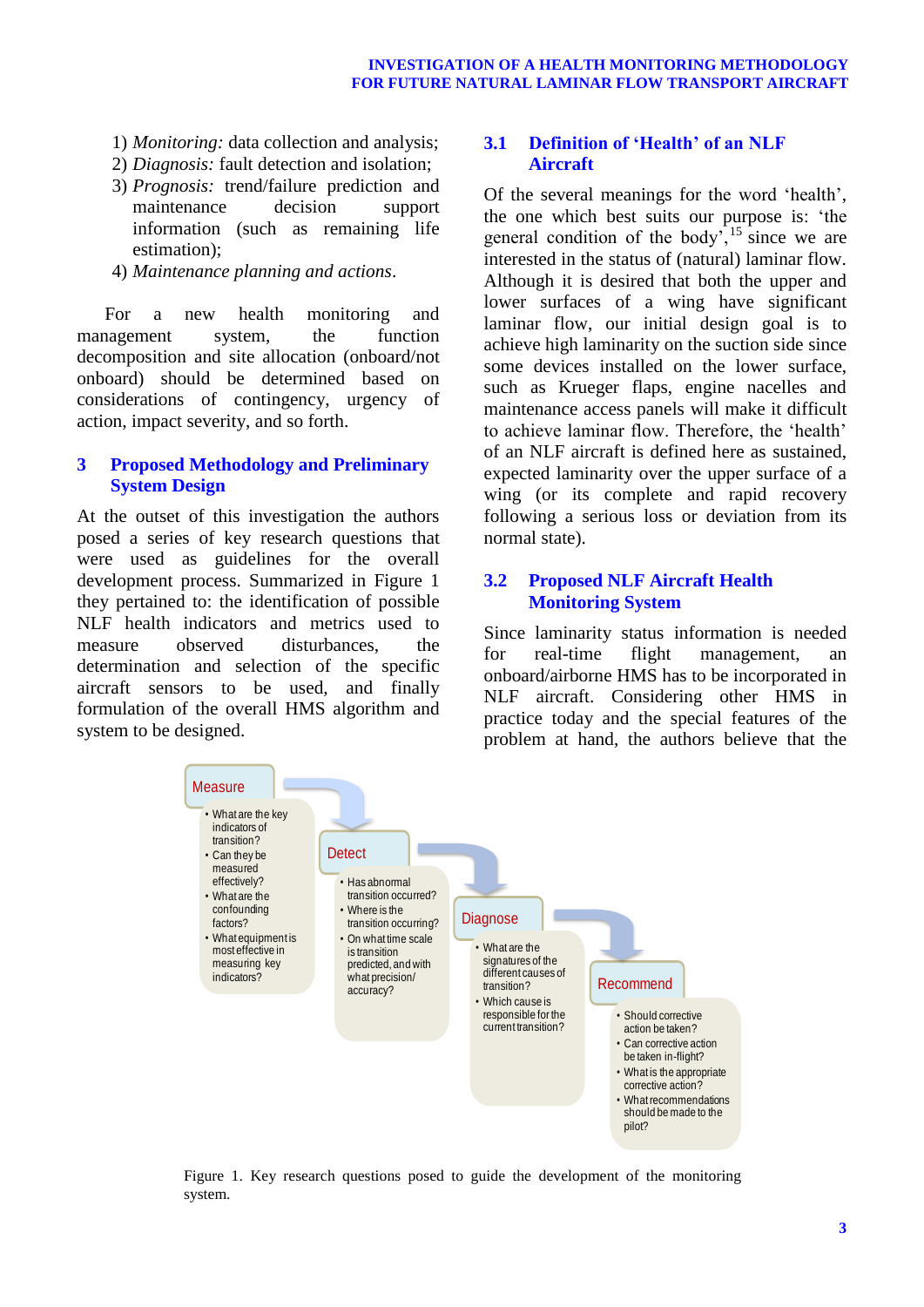

<span id="page-3-0"></span>Figure 2. General logic flow of an NLF aircraft HMS

NLF aircraft monitoring system proposed should have the following four functions/modules:

- 1) *Measurement* of transition location and determination of aircraft performance characteristics;
- 2) *Detection* of abnormal transition during cruise;
- 3) *Diagnosis* of the cause of abnormal transition;
- 4) *Recommendations* for potential corrective actions.

The measurement and detection functions are envisioned to be performed in real-time continuously, while the diagnosis and recommendation functions are to be triggered only if an abnormal transition is detected. [Figure 2](#page-3-0) shows the general logic flow for such an NLF aircraft HMS.

The four-module system proposed above provides the system level functional decomposition and some general idea of the system architecture.

In this paper only the measurement and detection modules are investigated and discussed in detail, the remaining two modules will be addressed and documented as part of future work.

#### **3.3 NLF Aircraft Health Indicators**

For this study an indicator of NLF aircraft health must be able to detect upper surface laminarity. For this case two categories of indicators were formulated: flow field indicators and aircraft performance indicators.

Flow field based methods (FFBM) pertain to boundary layer properties, including temperature, total pressure, skin friction coefficient, speed, velocity direction/streamline pattern, acoustic noise frequency, and so forth, since they will all change at a given point of measurement when the transition front passes. [4](#page-0-2)

Aircraft performance based methods (APBM) pertain to wing aerodynamic performance, including engine and stability and control parameters. Engine indicators include fuel flow rate, engine gas temperature (EGT), engine speeds (e.g., fan speed N1 and compressor speed N2 for turbojet aircraft; and shaft RPM for propeller aircraft). Since these all change with engine thrust, which is related to wing drag, it is hypothesized that they ought to be able to capture and quantify any laminarity changes experienced by the aircraft. Aircraft stability and control parameters are also considered since they can capture changes in wing lift, lift curve slope, wind directionality, moments, and so forth, which are also affected by wing laminarity changes.<sup>[7,](#page-0-3)[8](#page-0-4)</sup>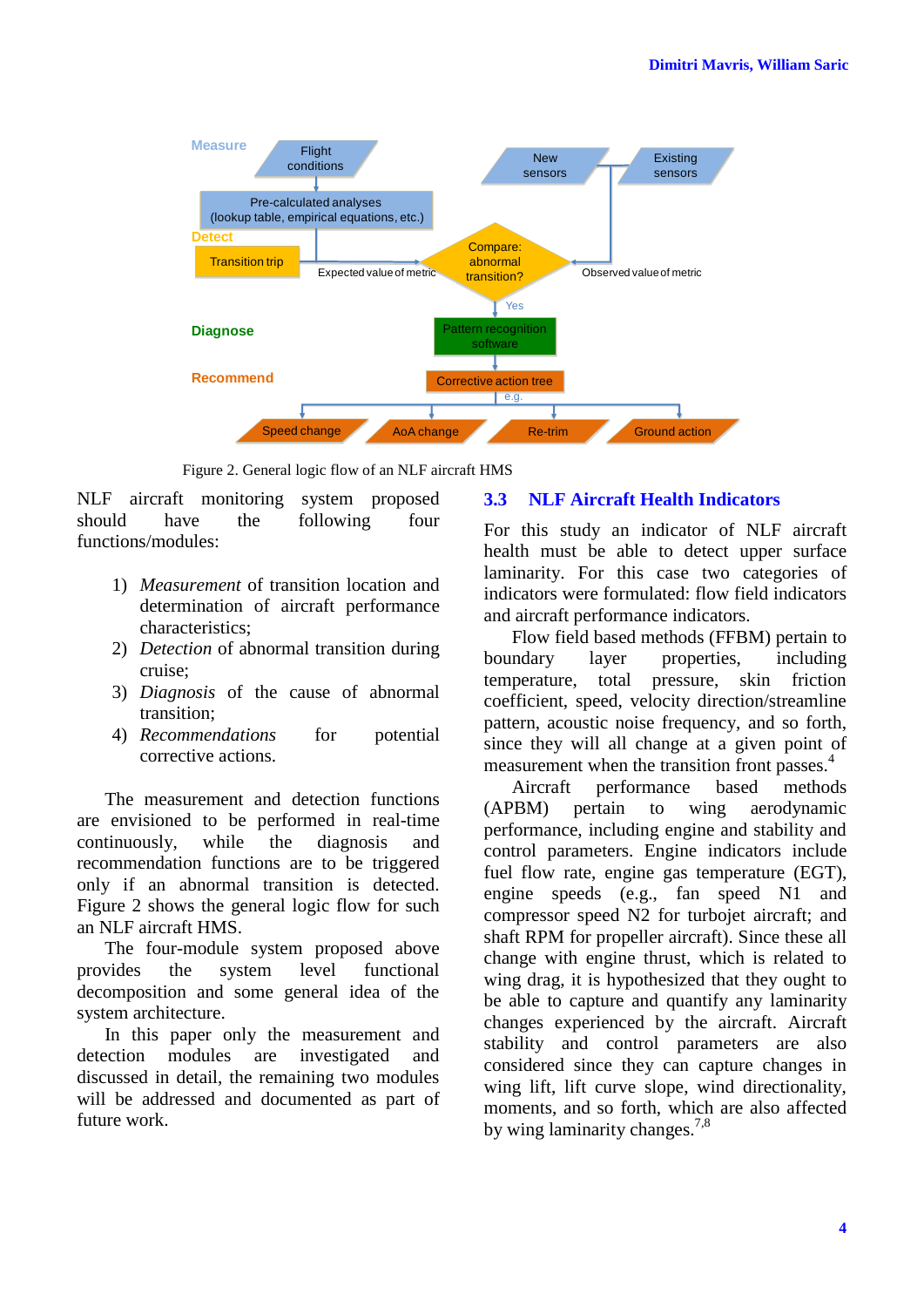#### **INVESTIGATION OF A HEALTH MONITORING METHODOLOGY FOR FUTURE NATURAL LAMINAR FLOW TRANSPORT AIRCRAFT**

#### **3.4 Monitor/ Measurement Module Concepts and Selection**

Both flow-field based methods (FFBMs) and aircraft performance based methods (APBMs) are adopted for the monitor/measure module. Initially, one may think that only FFBM is needed, but in fact, the two methods are complementary because they are based on different mechanisms and provide different information and perspective in determining the condition of laminar flow. Moreover, the two methods are unlikely to fail simultaneously in providing information and can backup each other. In addition, aircraft performance data are needed for the diagnosis and recommendation modules. For example, it will be difficult for one to tell definitively, with only flow field data, the cause of laminar loss if the aircraft is flying too fast or too slow, or the angle of attack is too high.

### *3.4.1 Flow-field based methods (FFBMs)*

FFBMs are used to determine laminarity either directly or after post-processing of the sensor data. They can be further classified as either global or local methods. With a global approach (e.g., IR camera), one has the capability to visualize the extent of laminar flow over the entire wing. Human eyes can recognize the transition front directly from IR images, but pattern recognition software will be needed for the computer to identify where the transition front is located.

[Figure 3](#page-4-0) illustrates the idea of IR camera placement and results for the global FFBM, with the blue regions laminar and the orange turbulent (including visible wedges).

With a local method (e.g. arrays of thermocouples), the sensor data need to be postprocessed so as to determine the local state of the boundary layer. The response time and evaluation of the local method is anticipated to be much faster than for the global method, in other words, the thermocouples are expected to give a quick snapshot of the local state of the boundary layer. [Figure 4](#page-4-1) illustrates the insulated thermocouple sensor concept while [Figure 5](#page-5-0) (on the following page) shows a possible arrangement capable of detecting the presences of turbulent wedges and uniform transition.



<span id="page-4-0"></span>Figure 3. Possible installation of IR cameras (top) and a notional example of IR image (bottom; flow right to left)

The two methods are complementary and it is suggested that both approaches be implemented in an HMS and work hand-inhand. The IR camera gives a full picture of the state of laminar flow but at a computational cost, while the thermocouples give a quick picture but require clever placement to accurately map a wide variety of off-design scenarios.



<span id="page-4-1"></span>Figure 4. Insulated thermocouple sensor concept. The thermocouple is insulated from the wing skin in order to measure freestream adiabatic recovery temperature.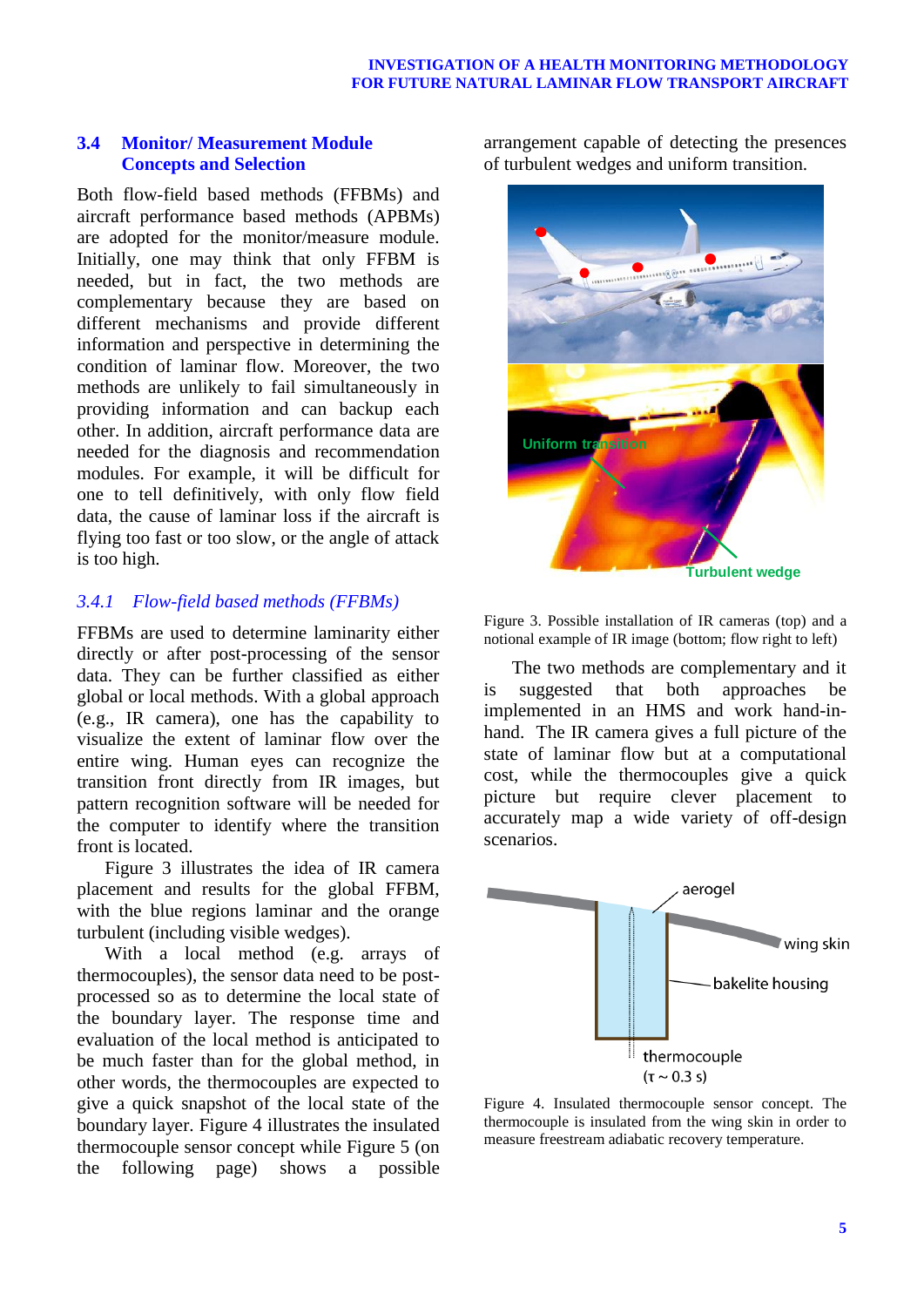

<span id="page-5-0"></span>Figure 5. Possible installation of arrays of thermocouples (left) and installation of a single thermocouple (right).

The FFBMs considered in the selection analysis (described in the next section) are as follows:

*Sensors with wired and wireless options (6×2=12):* hotfilm anemometer, piezo-foil arrays, thermocouples, strain gauges, microphone array, laser-doppler velocimetery;

*Sensors with wired-only option (10*): stereoscopic particle image velocimeter, skin friction interferometer, sublimating chemicals, liquid crystals, infrared (IR) imaging, temperature sensitive paint, Preston tube, Fabry-Perot interferometer, wake rake, total pressure transducer.

#### *3.4.2 Aircraft performance based methods (APBMs)*

APBMs indirectly give an overall sense of the laminar flow, instead of details such as the location of the transition front. This kind of information is useful to trigger that a global disturbance has been detected possibly requiring further scrutiny by the FFBMs.

APBMs use fuel flow measurements and other aircraft sensors such as freestream temperature and pressure sensors, and engine speed sensors. All of the APBM sensors are current aircraft sensors, usually contained in the aircraft"s FADEC (Full Authority Digital Electronic Control) system and thus no additional hardware costs are anticipated.

The data of these sensors are used to calculate the "performance distance", a new concept to be described next as the aircraft performance indicator.

#### **3.5 Preliminary Design of Detection Module**

The goal of the detection module is to detect abnormal transition or loss of laminarity. For FFBM, this can be done in a straightforward fashion by comparing real-time laminarity with reference laminarity. For APBM, this module will actually detect abnormal change of the selected aircraft performance indicator, then the diagnosis module will determine the cause. Here the focus is to develop the detection module based on the aircraft performance indicators, and the "performance distance difference (PDD)" is preferred. To eliminate effects of noise and insignificant transient changes in laminarity, the detection module adopts a probabilistic/statistical approach.

Kalman Filter (KF) based innovation methods<sup>12</sup> (as developed for ice detection) were considered for the detection module. See [Figure](#page-5-1)  [6](#page-5-1) for the overall flowchart.



<span id="page-5-1"></span>Figure 6. Overall logic flow for the detection module.

The parameter window length *W* is the number of points in the sampling pool. When the sampling rate is known, the window length corresponds to an observation time, which is required to determine if a detected change is in fact significant ("distinct change"). The window length can be adjusted by the user to reduce the number of false and/or missed alerts.

For example, if crosswind occurs and is large and sustained, the detection module will identify a distinct change of the performance indicator, and the diagnosis module can easily determine the cause based on aircraft heading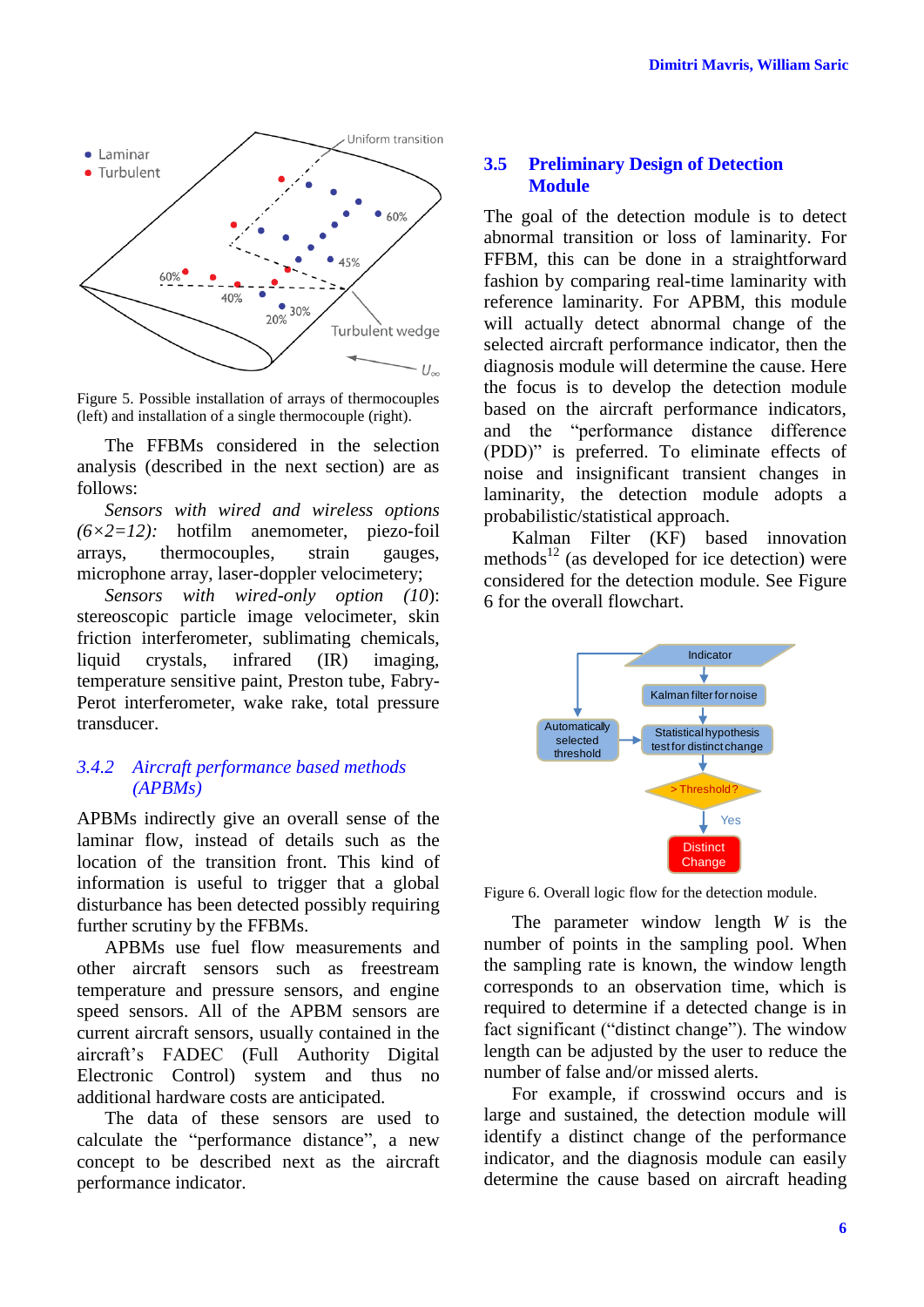and wind direction calculated. Otherwise, if it lasts over only a short time, the Kalman Filter will filter it out like noise.

#### **3.6 FFBM sensor system selection methods (ISET and CSET)**

#### *3.6.1 Selection methodology*

In order to assess the potential loss of laminar flow a set of suitable sensors will have to be identified and placed on the aircraft. For this reason a large set of sensors was investigated based on an extensive literature search and on subject-matter qualitative mappings of the findings against a set of suitable criteria. Based on this study, a multi-criteria decision-making tool (ISET, for individual sensors and CSET for sensor combinations) was formulated and created to assist in the down-selection of the most promising ones. To assist in this multicriteria decision making exercise, a method was formulated based on TOPSIS (Technique for Order Preference by Similarity to Ideal Solution),<sup>16</sup> which is a very effective technique for making decisions/selections with limited qualitative and quantitative information. In order to account for the subjectivity of the information provided, a Monte Carlo Simulation  $(MCS)$ <sup>17</sup> was implemented to work with TOPSIS in order to assess the sensitivity of the outcomes to uncertainty associated with the provided inputs and to alleviate the effects of human bias in the decision process. [Figure 7](#page-7-0) on the following page shows the overall selection process.

The first step in using ISET is to assign a score in the range 1–9 (with 9 being the highest score) to each technology for various criteria, such as technology readiness level  $(TRL)$ ,  $^{18}$ maintenance (the time scale required for upkeep of the technology), and effectiveness/resolution of a practical system (overall practicality of the system to determine occurrence, location, and source of flow transition or turbulent wedges in real-time, in-situ conditions). These scores were assigned based on a literature search for flight and wind-tunnel tests that used each sensor technology.

These scores are used in combination with weightings that determine the relative

preference of each criterion, out of a total of 100%. The evaluation environment uses TOPSIS to calculate the distance from the ideal solution, and rank the technologies according to their overall score. An overview of the basic analysis user interface is shown in [Figure 8](#page-7-1) on the previous page. The components of this interface will be described by walking through components shown.

[Figure 9](#page-8-0) allows the user to assign weights to each criterion individually, or to activate a set of predefined weights. For example, the user may desire the short-term solution that would focus on a high TRL for immediate implementation, or the cost-oriented solution that would value the sensor technology with the lowest overall system cost.

[Figure 10](#page-8-1) shows the consumer report, a summary of the scores (ranging from 1–9, with 9 being the best) assigned all of the attributes for each technology. For instance, IR thermography received a 6 for TRL: its ability to be used to detect transition has been demonstrated in a relevant flight environment $^{19}$ , but a complete system has not been used in a operational laminar-flow transport aircraft environment.

An additional control is provided here to set a minimum threshold that would flag (in red) sensors that violate this threshold. These sensors can then easily be eliminated from further analysis, if the customer did not want to evaluate any technology in violation. For example, in [Figure 10,](#page-8-1) a minimum TRL of 3 is applied and it is clear to see the technologies with too-low TRL.

<span id="page-6-0"></span>The ranking results are shown [Figure 11.](#page-9-0) Sensors that violate a specified threshold in the consumer report are flagged in red, while the deviation of the ranking from default (equal weights) is shown at the right. The chart at the bottom shows the relative scores, where 1.0 is the theoretical optimum.

Finally, [Figure 12](#page-9-1) shows a radar graph of weighted scores compared to customer preferences.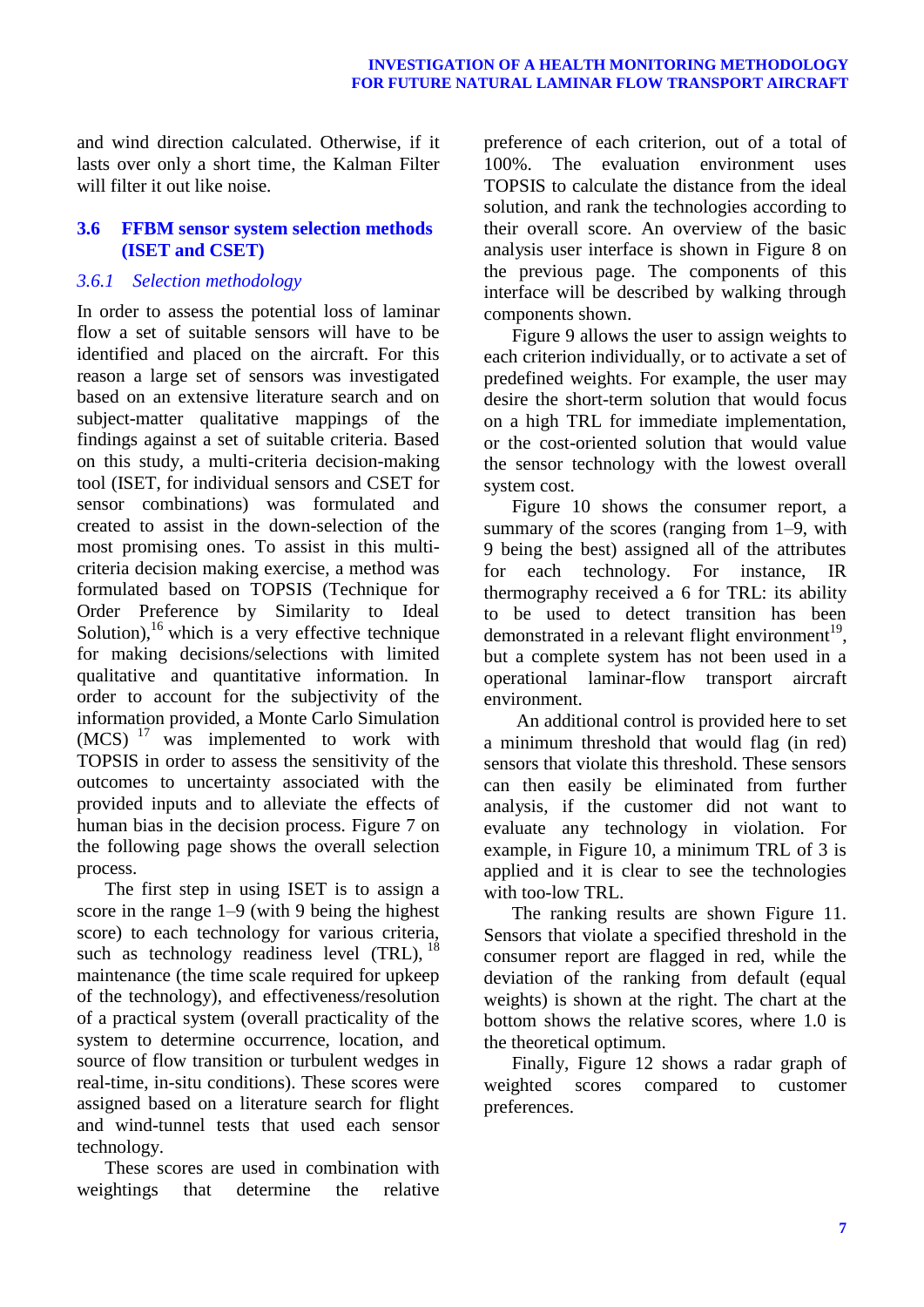

<span id="page-7-0"></span>Figure 7. Overall methodology for the sensor selection.



Strain gauges Hottlins Prace-Foli Desce-Foli Laser Doppler Temperature- Laser Dappler Fishery-Pind Total-Prassu<br>- Herman American Arrays Herman American Velocity Herman (Watchmody Trainsdocar<br>- Descend Descend Descend (Wat

<span id="page-7-1"></span>Figure 8. ISET reporting interface overview.

Microphones Strait Gauges Hoffini<br>| (eined) | (einelsse) | Ansmanedy<br>| (einelsse)

Microghanes inhared  $\frac{2\pi}{p_W}$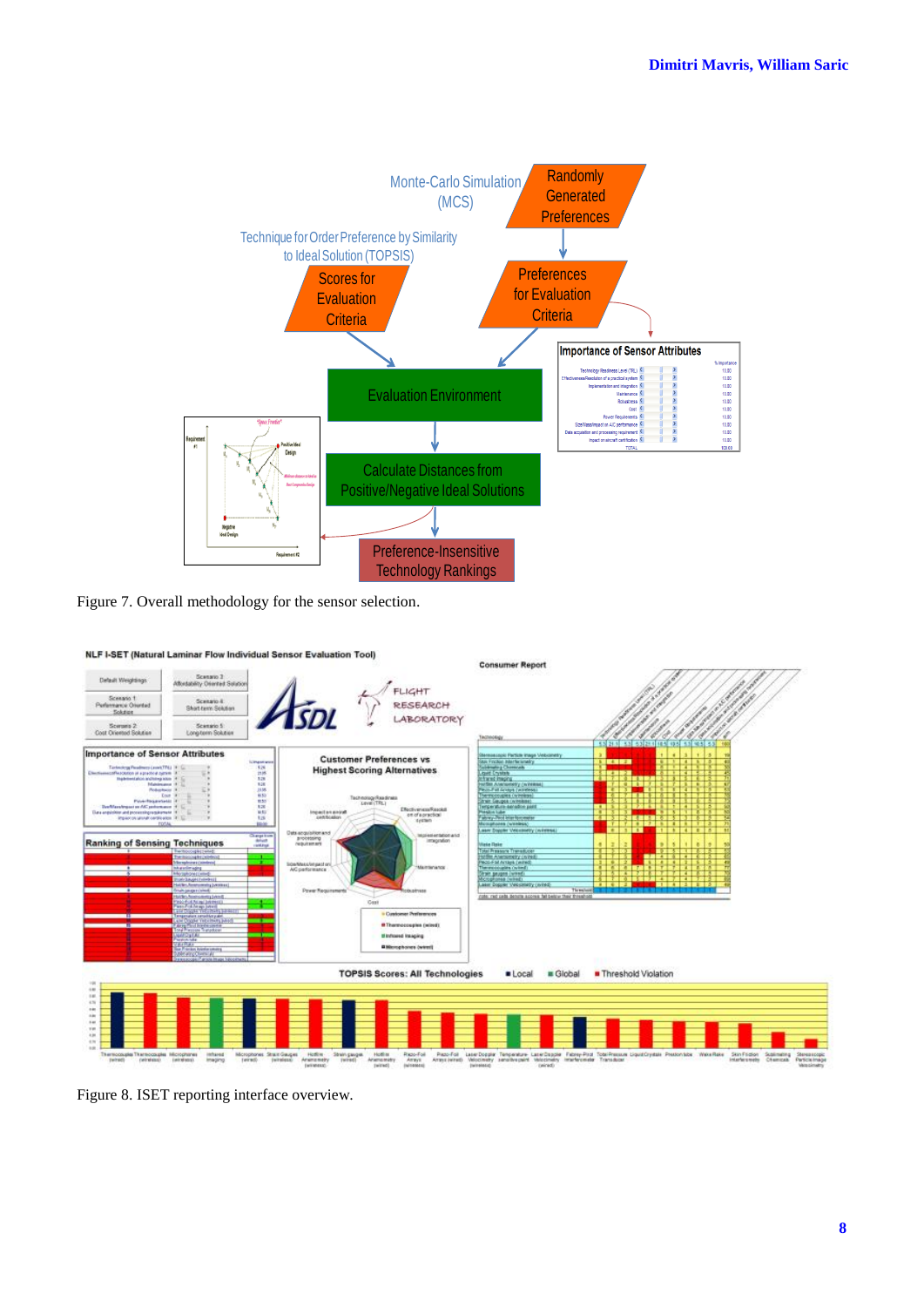#### **INVESTIGATION OF A HEALTH MONITORING METHODOLOGY FOR FUTURE NATURAL LAMINAR FLOW TRANSPORT AIRCRAFT**



<span id="page-8-0"></span>Figure 9. Attribute weighting specification interface.



<span id="page-8-1"></span>Figure 10. Example consumer evaluation report using TOPSIS for sensor selection.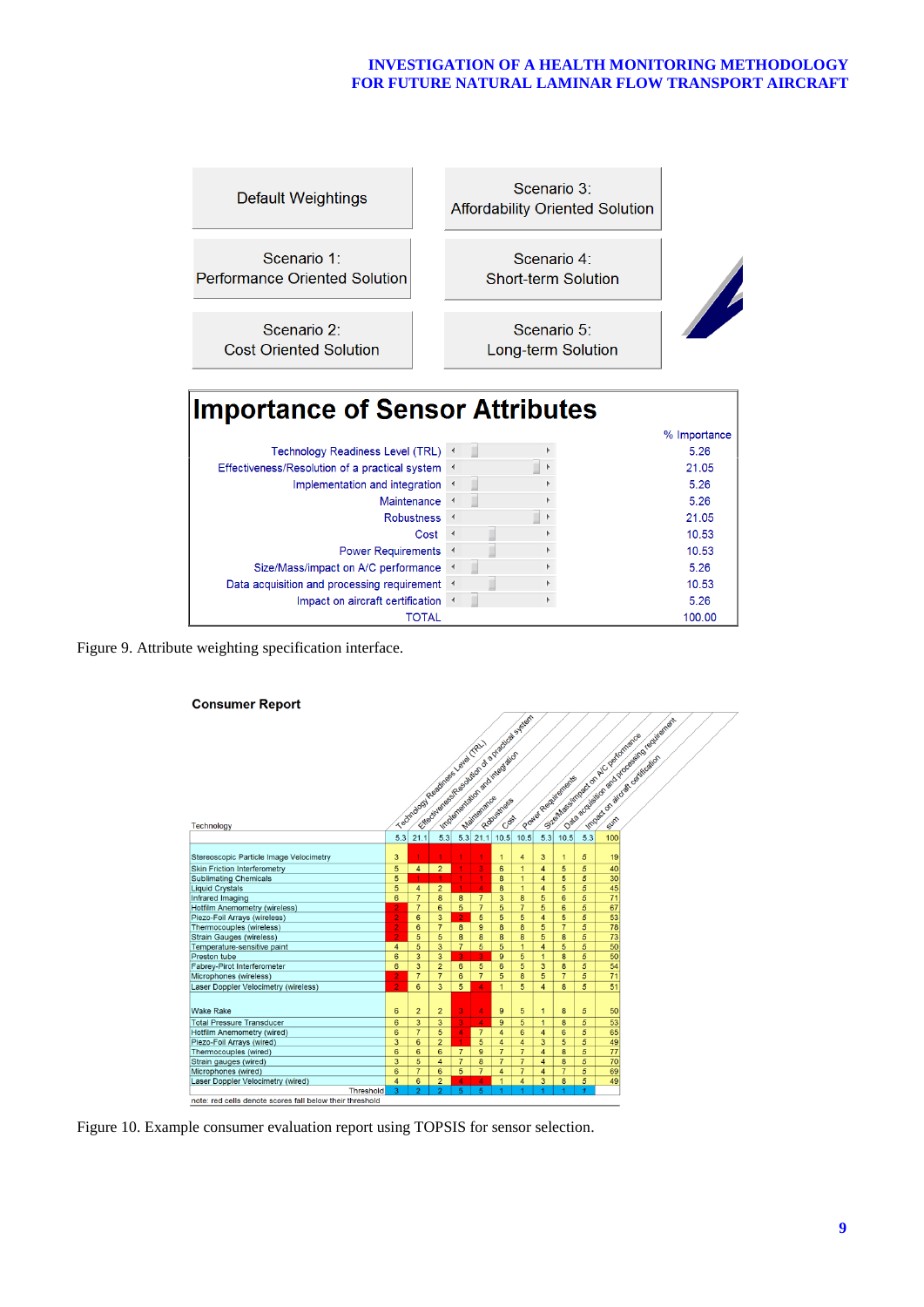| $\overline{2}$<br>3 | Thermocouples (wired)                   |                |
|---------------------|-----------------------------------------|----------------|
|                     |                                         |                |
|                     | Thermocouples (wireless)                | 1              |
|                     | Microphones (wireless)                  | $\overline{2}$ |
| 4                   | Infrared Imaging                        | $-2$           |
| 5                   | Microphones (wired)                     | $-4$           |
| 6                   | Strain Gauges (wireless)                |                |
| 7                   | Hotfilm Anemometry (wireless)           |                |
| 8                   | Strain gauges (wired)                   |                |
| 9                   | Hotfilm Anemometry (wired)              |                |
| 10                  | Piezo-Foil Arrays (wireless)            | 4              |
| 11                  | Piezo-Foil Arrays (wired)               | 9              |
| 12                  | Laser Doppler Velocimetry (wireless)    |                |
| 13                  | Temperature-sensitive paint             | $-3$           |
| 14                  | Laser Doppler Velocimetry (wired)       | 3              |
| 15                  | Fabrey-Pirot Interferometer             | -4             |
| 16                  | <b>Total Pressure Transducer</b>        | $-3$           |
| 17                  | <b>Liquid Crystals</b>                  | 1              |
| 18                  | Preston tube                            | $-3$           |
| 19                  | <b>Wake Rake</b>                        | -3             |
| 20                  | <b>Skin Friction Interferometry</b>     | $-1$           |
| 21                  | <b>Sublimating Chemicals</b>            |                |
| 22                  | Stereoscopic Particle Image Velocimetry |                |

<span id="page-9-0"></span>Irain Gauge<br>Telreless) Hottlin<br>Anemometry<br>(windess) Figure 11. Sensor ranking results.



<span id="page-9-1"></span>Figure 12. Radar graph of consumer evaluation scores for top three technologies.

▋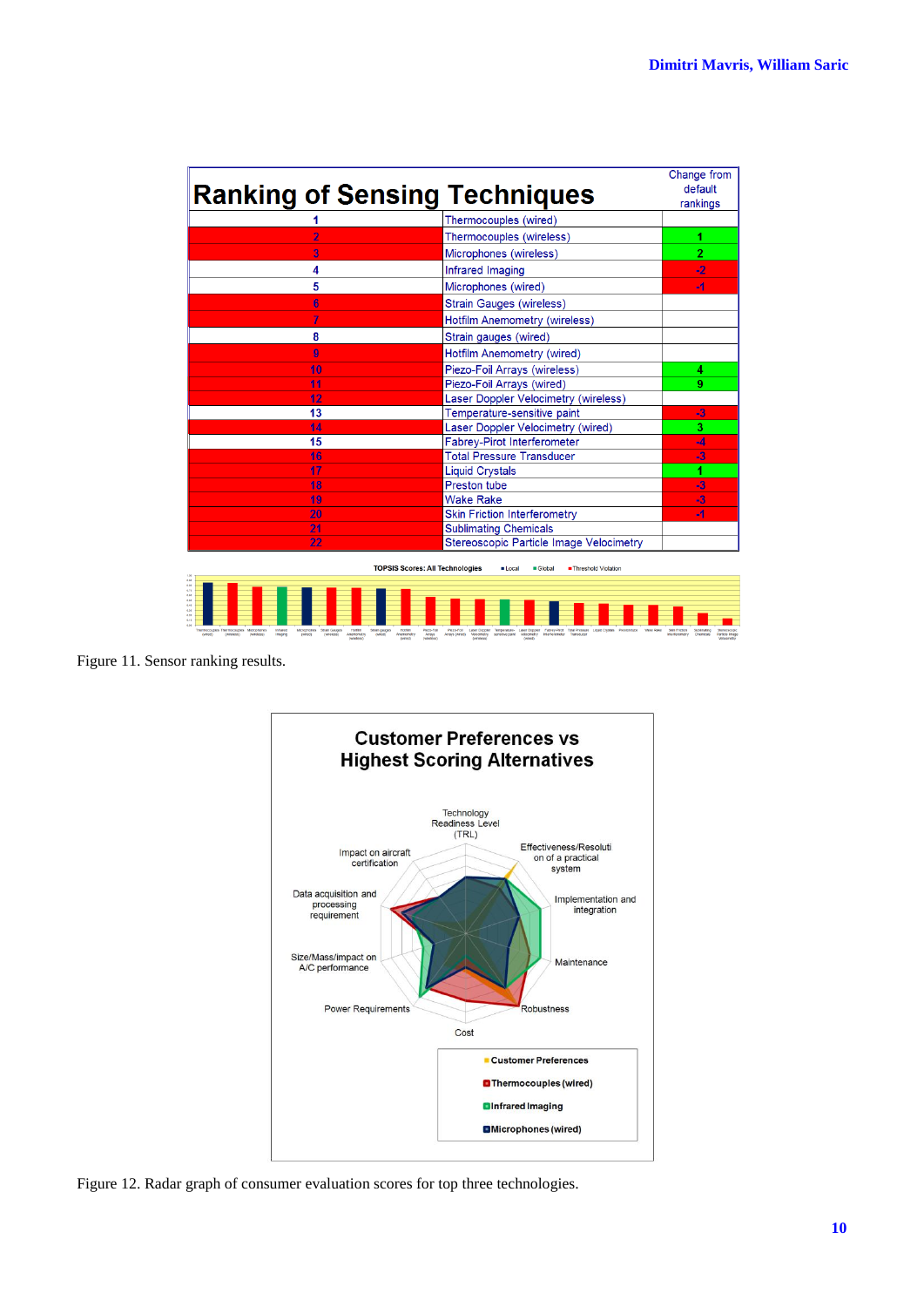#### **INVESTIGATION OF A HEALTH MONITORING METHODOLOGY FOR FUTURE NATURAL LAMINAR FLOW TRANSPORT AIRCRAFT**



<span id="page-10-0"></span>Figure 13. MCS results for criteria weighing sensitivity analysis.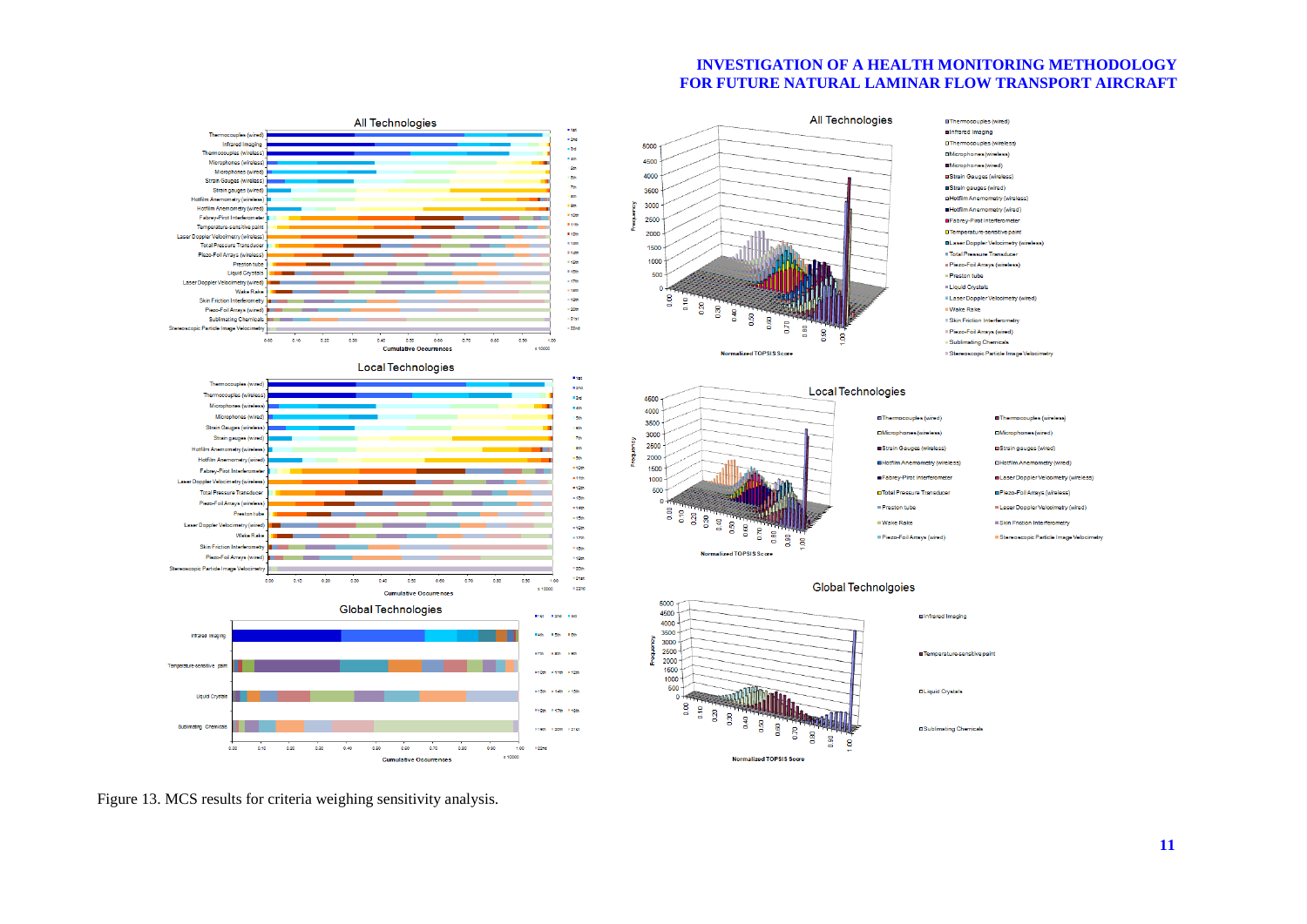





<span id="page-11-0"></span>Figure 14. MCS results for score input sensitivity analysis.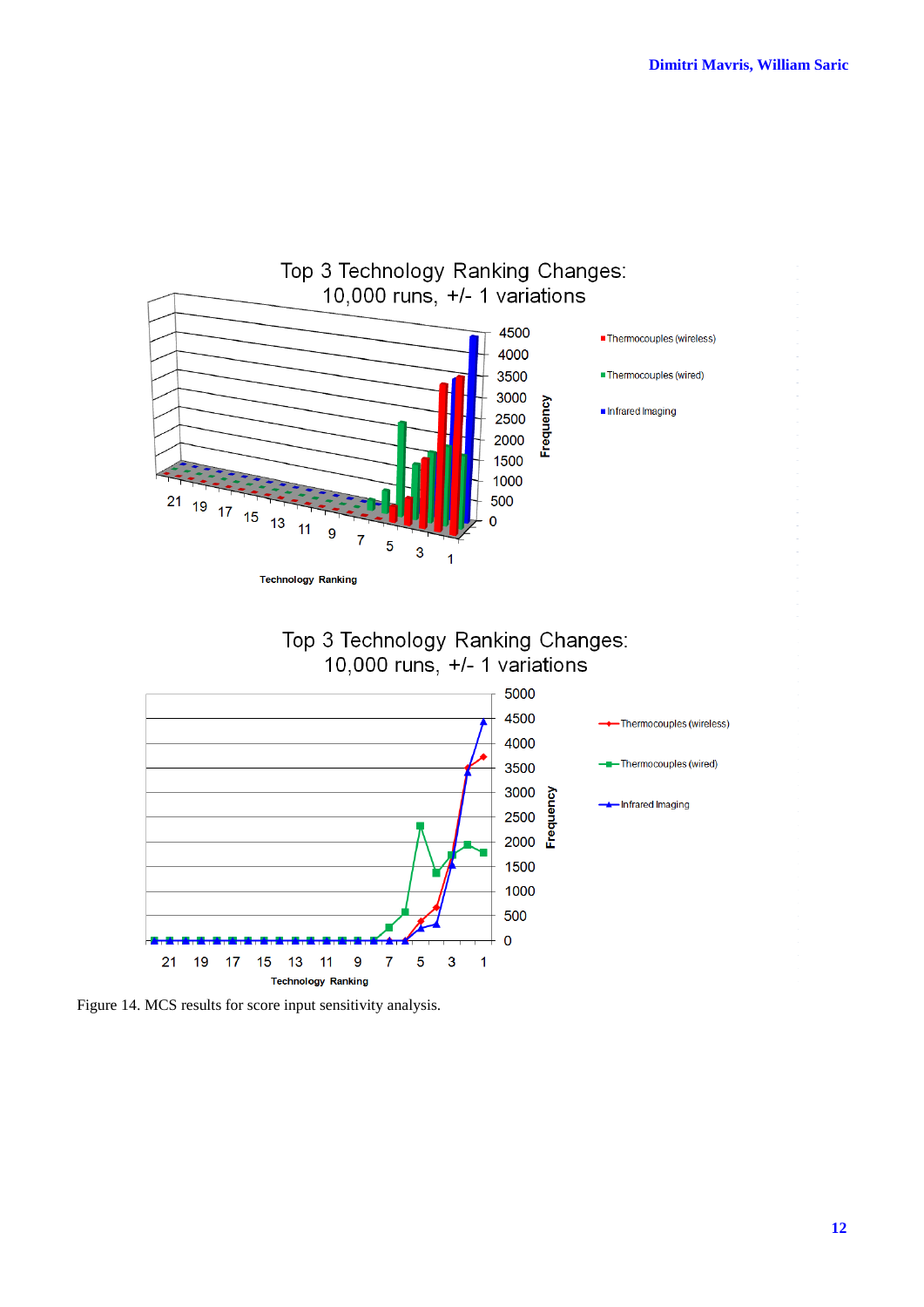Two MCS methods are employed in ISET for sensitivity analysis. The first, shown in [Figure 13,](#page-10-0) verifies the sensitivity of the solution to variations in weighting inputs. The MCS varies the weights, and counts the number of times a particular technology places in a particular rank. The second MCS, [Figure 14,](#page-11-0) varies the input attribute scorings by  $\pm 1$  and counts the results.

### *3.6.2 Selection criteria*

There are ten selection criteria employed in the selection tool. These criteria, along with definitions and evaluation scale (from 1–9, 9 being the highest), are as follows.

- 1) *Technology readiness level:* A measure of the maturity of the technology with respect to its ability to be utilized in flight. The low and high values on the scale correspond to the following: 1, Basic principles observed and reported; 9, Technology has been proven in successful mission operations.<sup>1</sup>
- 2) *Effectiveness and resolution of a practical system*: Ability of a practically implementable system to determine occurrence, location, and source of flow transition (e.g. turbulent wedges) in realtime, in situ conditions. Scale: 1, unable to provide real-time or in-situ information; 9, provides complete and accurate real-time, in situ information, including number and location of turbulent wedges present.
- 3) *Implementation and integration requirements:* Overall practicality of the solution in terms of its application to a commercial aircraft, specifically with respect to required equipment.
- 4) *Maintenance:* Time scale of required upkeep of the technology. Scale: 1, every flight; 9, once every seven years.
- 5) *Robustness:* Ability of the technology to sustain measurements, survive the extremes of flight conditions (temperatures, precipitation, and turbulence), and sensor redundancy.
- 6) *Cost:* Investment needed to outfit an aircraft with the technology including the sensor(s) and all other avionics necessary. Scale: 1, 0.5% of aircraft acquisition cost; 9, 0% of aircraft acquisition cost.
- 7) *Power requirements:* Power levels and distribution required to run the sensors and all other onboard analysis tools necessary to arrive at a diagnosis. Scale: 1, 3 kW; 9, 0 kW.
- 8) *Size/mass/impact on aircraft performance*: Size/mass of the sensor and all other onboard analysis tools necessary to arrive at a diagnosis. Scale: 1, 50 kg; 9, 0 kg.
- 9) *Data acquisition and processing requirements:* Comparison of the data acquisition rate (bandwidth) and processing requirements for the sensor, compatibility with AFDX bus.
- 10) *Impact on aircraft certification:* Does implementation of the technology result in a more time intensive or costly certification process? 1: uncertifiable; 9: no impact.

## *3.6.3 Selection results*

Both as individual sensors and for use in combination and in arrays, the top 2 candidates were determined to be the wired thermocouples and the IR camera. Both sensors require installation on the aircraft. Wireless technology, although attractive, was determined to be of a too-low TRL and did not warrant further consideration. Both technologies were robust to variations in customer preferences (weightings) and attribute scorings.

For the aircraft performance sensors, the initial selection converged on sensors already found on today"s aircraft and their FADEC systems. These include sensors such as the fuel flow meter, free stream temperature and pressure sensors, inertia reference unit, control surface location sensors, and so forth, and thus no selection exercise was needed.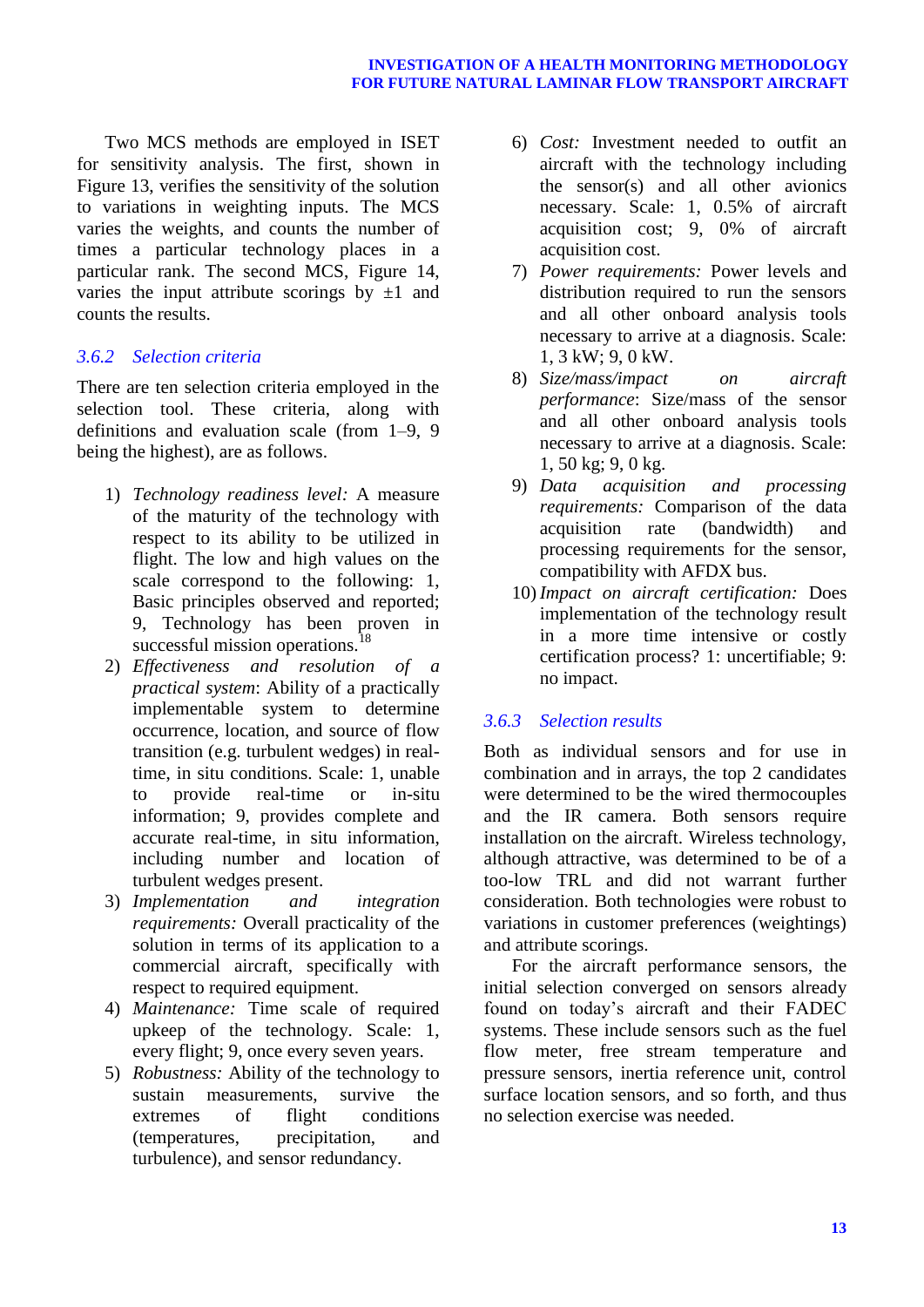#### **3.7 Concept of performance distance**

At the beginning of this research, fuel flow rate (FFR) from fuel flow meters via the engine FADEC device was considered as the aircraft performance indicator. However, the investigation revealed that it was very hard to tell the exact cause for any changes observed in FFR. Critical factors included degradation of engine performance and degradation of airframe aerodynamic performance with operational time, $^{20}$  and effects of crosswinds.

Another important issue is that the engine performance changes with flight conditions (speed, air temperature, air density, and so forth), and thus higher FFR at one flight condition does not necessarily mean abnormal loss of laminar flow, as is the case when the aircraft flies from a cold air zone to a warm one.

All of the issues above forced the research team to find a new robust aircraft performance indicator. Called "performance distance", this indicator is defined/calculated as follows:

#### Performance distance = (Real performance – reference performance) / reference performance (1)

Here performance can be any of the aircraft performance indicators discussed previously, for example, FFR, N1, and so forth. Real performance means the data obtained in real time. Reference performance means the data obtained with an aircraft (a specific combination of airframe and engines) that is new or has just entered into service; in other words, this aircraft has no engine performance degradation or airframe aerodynamic performance degradation. Reference performance data should be obtained for different Mach numbers, (pressure) altitudes, and real air (ISA and non-ISA temperatures). Note that the real performance data will never be better than the reference performance data.

The performance distance values should be about the same for aircraft with the same weight and engine type (turbojet, reciprocal engine + propeller, and so forth) even at different flight conditions (Mach number, altitudes, air temperatures, and so forth). This claim is based on the fact that, if the real performance data are obtained with a new aircraft, the performance distance is zero at any flight conditions.

#### **3.8 Boundary layer trips for calibration and performance distance difference**

The concept of performance distance enables fair comparison of aircraft performance at different flight conditions. Additional information and a calibration of the system can be achieved by the inclusion of a leading-edge boundary-layer trip device. Fixed at about the 5% x/c chordwise location and tunable in flight to be actuated in different prescribed spanwise patterns, the trip provides a real comparison among laminar and various known turbulent conditions, and isolates the effects of turbulent flow alone. One proposal for the trip is to use Shape Memory Alloys (SMA).

In one application, the trip device will be activated at the beginning of cruise to simulate a completely turbulent wing, and the corresponding calculated performance distance will be the termed the "maximum performance" distance (MPD)". Once turned off, "real-time performance distance (RPD)" will be calculated for the remainder of the flight. The "performance distance difference (PDD)" is then defined/calculated as follows:

$$
PDD = maximum performance distance - (2)
$$
  
real-time performance distance

One can easily see that the effects of engine performance degradation and airframe aerodynamic performance degradation (not directly related to a loss in laminar flow) are canceled out in PDD. It is the PDD data that are sent to the detection module as the final aircraft performance indicator.

PDD will become smaller with loss of laminar flow. If the area-averaged laminarity of the reference aircraft at a given flight condition is known in advance, then the real-time areaaveraged laminarity is estimated as follows:

Real-time laminarity = PDD / MPD 
$$
\times
$$
 (3) reference laminarity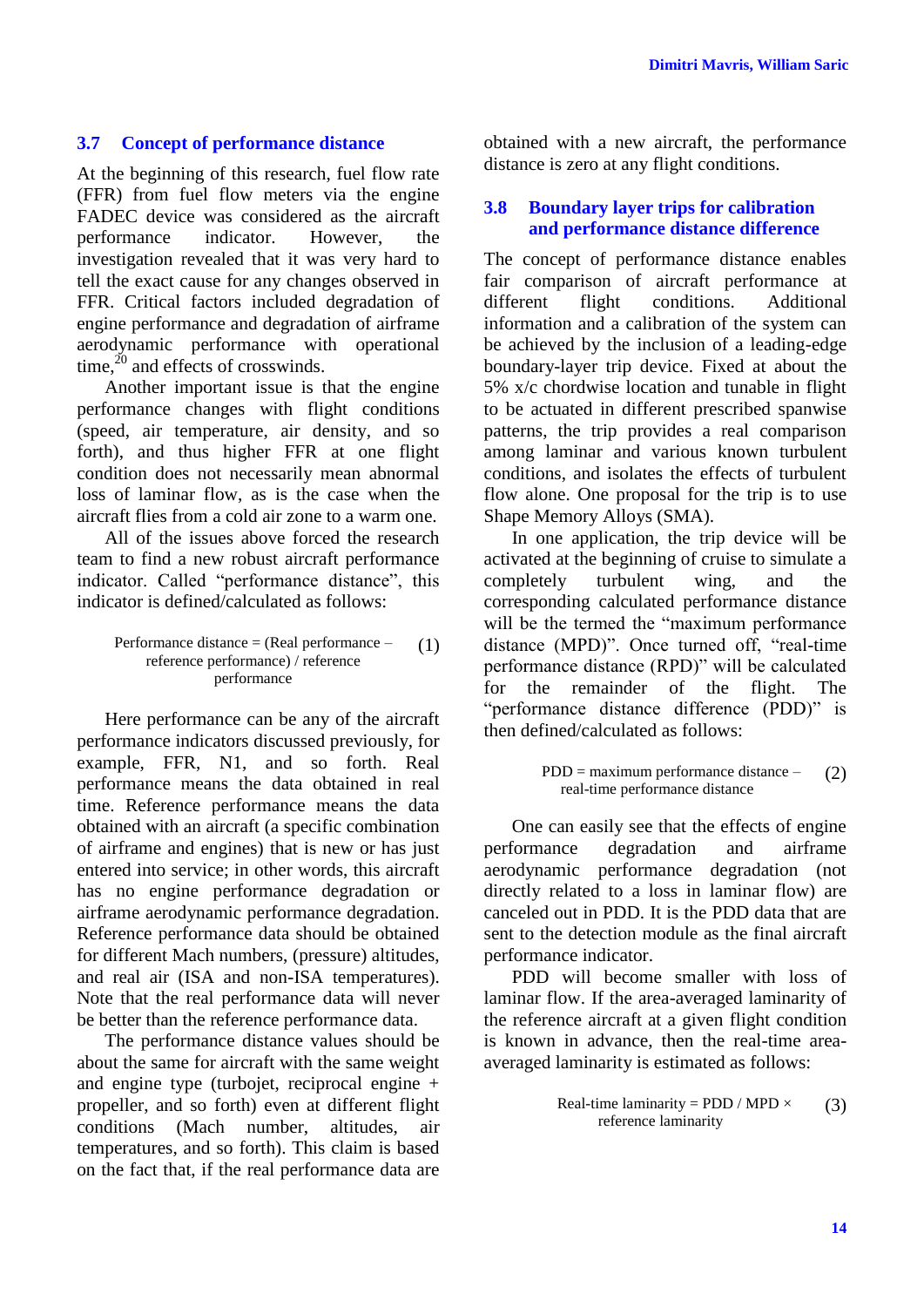### **4 Some Thoughts about the Diagnosis and Recommendation Modules**

The diagnosis module is envisioned to use an "if-then" inference engine. It must differentiate intended changes caused by the pilot or autoflight system from unintended ones caused by abnormal transition. This can be done by checking the history of engine throttle setting, flight control surface position settings, wind aloft conditions, and so forth. It also needs to check the history of the FFR at self-calibration in order to identify the cases of bug residuals, which usually happen at low altitudes.

The recommendation module will include a fast function to estimate the remaining range potential. Corrective action recommendations should be given based on the cause of abnormal transition and remaining range estimate. It should give actions different urgency, such as in-flight action, line inspection, after flight maintenance, and so forth.

#### **5 Conclusions and Summary**

Maintaining laminar flow on the wings, empennage, and parts of the fuselage is the most promising technology for reducing the overall drag on a flight vehicle. For laminar flow control to be successful and accepted, the community has recognized that a Health Monitoring System (HMS) has to be an integral part of the system. An HMS should have the following functions/modules: measurement, detection, diagnosis, and recommendation. The first two are detailed here, with some thoughts on the latter two for future work.

Because the ability to maintain laminar flow depends on numerous factors, in this work is proposed a methodology combining real-time information about the boundary-layer flow and aircraft performance to monitor the state of the expected laminar flow on a wing. A powerful multi-criteria decision-making tool was formulated and created to assist in the downselection of the most promising sensors and combinations thereof for the flow field based methods. Selection criteria and priority weightings were determined through much thoughtful discussion among the team members. A Monte Carlo Simulation was implemented to assess the sensitivity of the outcomes to uncertainty in scores subjectively assigned, and showed the top-ranked results to be relatively insensitive to variations in attribute score assignments and weights. These uniformly topranked sensors were wired thermocouples and IR thermography, and recommendations for implementation proposed.

Related to aircraft performance, initial selection converged on sensors already found on today"s aircraft and their FADEC systems. The performance distance concept is introduced to evaluate aircraft performance measures. Additional information and a calibration of the system can be achieved by the inclusion of a leading-edge boundary-layer trip device.

### **Acknowledgments**

The authors would like to thank David Peake and Jerry Hefner of the National Institute of Aerospace (NIA) for their support and contributions to the research conducted in this paper. The material presented in this document is based on work supported under a Framework Agreement between Airbus Americas and NIA. Any opinions, findings and conclusions (or recommendations) expressed in this document are those of the authors and do not necessarily reflect the views of Airbus or NIA.

### **References**

[1] Hefner, J. N., Sabo, F. E., (editors). *Research in Natural Laminar Flow and Laminar-Flow Control*. NASA Contractor Report 2487, 1987.

[2] Green, J. E. Laminar Flow Control – Back to Future?. AIAA 2008-3738.

[3] Atkin, C. Laminar Flow Control: Leap or Creep?. AIAA 2008-3986.

[ 4 ] Fisher, D., Horstmann, K. H., Riebel, H., (editors). *Flight Test Measurement Techniques for Laminar Flow*. RTO AGARDograph 300, North Atlantic Treaty Organization, 2003.

[5] Boeing Commercial Airplane Company. *Natural Laminar Flow Airfoil Analysis and Trade Studies*. NACA Contractor Report 159029, 1979.

[6] Williams, L. J., (editor). *Laminar Flow Aircraft Certification.* NASA Conference Publications 2413, 1986.

[7] Van Dam, C. P., Holmes, B. J. Boundary-layer Transition Effects on Airplane Stability and Control. *Journal of Aircraft*, Vol. 25, No. 8, 1988.